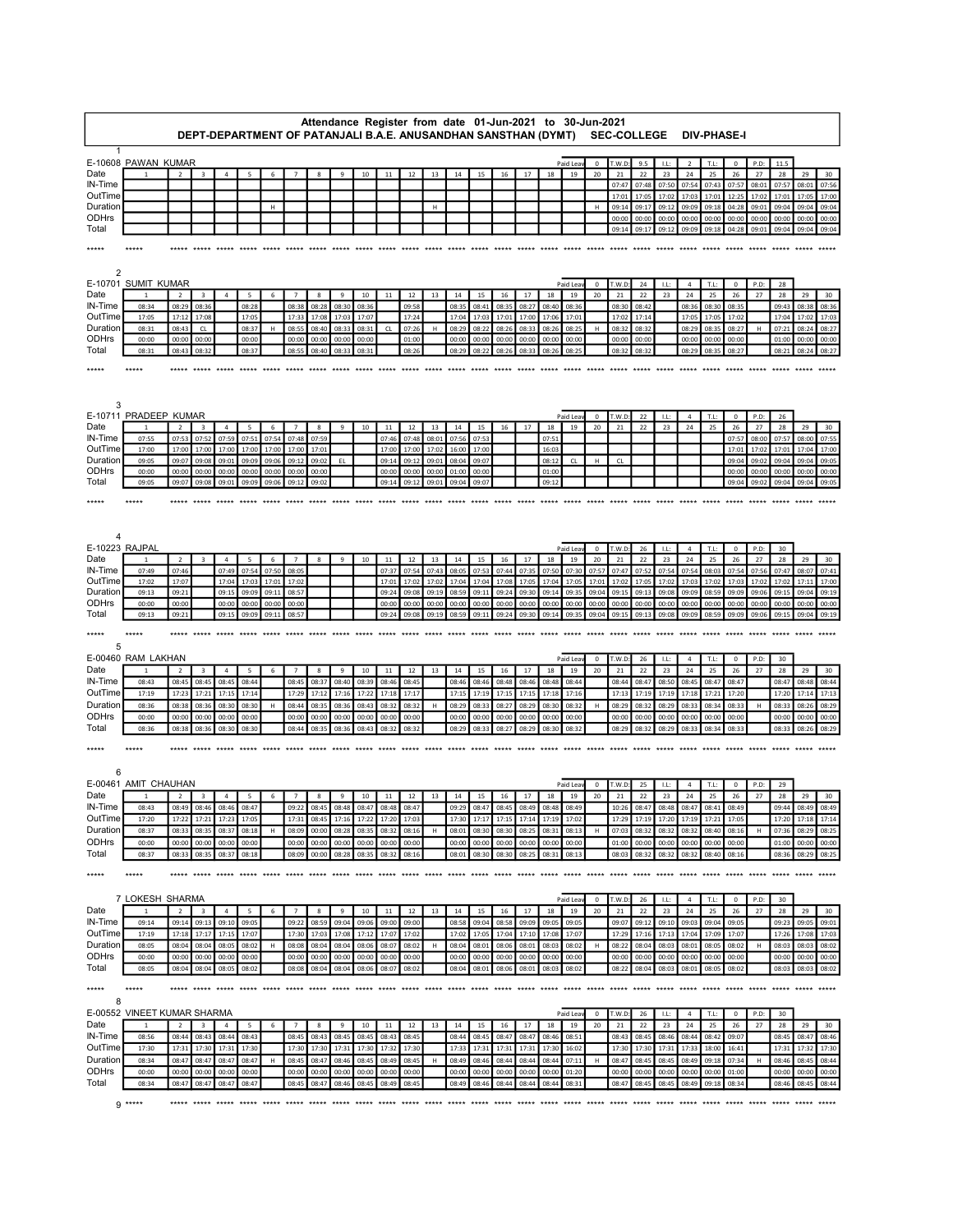|                | E-00652 ROHIT KUMAR            |                |                         |                |                   |                               |                   |                |                |                |                |                         |       |                |                |                               |                |                | Paid Lea       | $^{\circ}$  | T.W.D                   | 23.5           | LL:    | $\overline{4}$ | T.L:                     | $\mathbf 0$    | P.D:  | 27.5                          |                |                |
|----------------|--------------------------------|----------------|-------------------------|----------------|-------------------|-------------------------------|-------------------|----------------|----------------|----------------|----------------|-------------------------|-------|----------------|----------------|-------------------------------|----------------|----------------|----------------|-------------|-------------------------|----------------|--------|----------------|--------------------------|----------------|-------|-------------------------------|----------------|----------------|
| Date           |                                |                | $\overline{\mathbf{3}}$ | $\overline{4}$ | 5                 | 6                             | $\overline{7}$    | 8              | 9              | 10             | 11             | 12                      | 13    | 14             | 15             | 16                            | 17             | 18             | 19             | 20          | 21                      | 22             | 23     | 24             | 25                       | 26             | 27    | 28                            | 29             | 30             |
| IN-Time        | 08:46                          | 08:48          | 08:49                   | 08:44          | 08:45             |                               | 13:20             |                |                | 09:13          | 08:46          | 08:50                   | 08:45 | 08:49          | 08:53          | 08:48                         | 08:50          | 08:53          | 08:48          |             | 13:20                   | 08:47          | 08:44  | 08:54          |                          |                |       | 08:51                         | 08:50          | 09:03          |
| OutTime        | 17:27                          | 17:26          | 17:25                   | 17:33          | 17:25             |                               | 17:23             |                |                | 17:24          | 17:24          | 17:25                   | 17:13 | 17:25          | 17:26          | 16:04                         | 17:23          | 17:26          | 17:25          |             | 17:23                   | 17:22          | 17:24  | 14:57          |                          |                |       | 17:11                         | 17:22          | 17:04          |
| Duration       | 08:41                          | 08:38          | 08:36                   | 08:49          | 08:40             | н                             | 04:03             |                |                | 08:11          | 08:38          | 08:35                   | 08:28 | 08:36          | 08:33          | 07:16                         | 08:33          | 08:33          | 08:37          |             | 04:03                   | 08:35          | 08:40  | 06:03          | CL                       | CL             | н     | 08:20                         | 08:32          | 08:01          |
| ODHrs          | 00:00                          | 00:00          | 00:00                   | 00:00          | 00:00             |                               | 00:00             |                |                | 00:00          | 00:00          | 00:00                   | 00:00 | 00:00          | 00:00          | 01:00                         | 00:00          | 00:00          | 00:00          |             | 00:00                   | 00:00          | 00:00  | 00:00          |                          |                |       | 00:00                         | 00:00          | 00:00          |
| Total          | 08:41                          | 08:38          | 08:36                   | 08:49          | 08:40             |                               | 04:03             |                |                | 08:11          | 08:38          | 08:35                   | 08:28 | 08:36          | 08:33          | 08:16                         | 08:33          | 08:33          | 08:37          |             | 04:03                   | 08:35          | 08:40  | 06:03          |                          |                |       | 08:20                         | 08:32          | 08:01          |
| *****          | *****                          | *****          | *****                   | *****          | ***** *****       |                               | ***** ***** ***** |                |                | $*****$        | *****          | $****$                  |       |                |                | ***** ***** ***** ***** ***** |                | *****          |                |             | ***** ***** ***** ***** |                | $****$ |                | ***** ***** ***** *****  |                |       | ***** *****                   |                |                |
| 10             |                                |                |                         |                |                   |                               |                   |                |                |                |                |                         |       |                |                |                               |                |                |                |             |                         |                |        |                |                          |                |       |                               |                |                |
|                | E-00802 MUKESH KUMAR           |                |                         |                |                   |                               |                   |                |                |                |                |                         |       |                |                |                               |                |                | Paid Lea       | 0           | T.W.D                   | 25             | LL:    | $\overline{4}$ | T.L:                     | $\mathbf 0$    | P.D   | 29                            |                |                |
| Date           |                                | $\overline{2}$ | $\overline{\mathbf{3}}$ | $\overline{4}$ | 5                 | 6                             | $\overline{7}$    | 8              | 9              | 10             | 11             | 12                      | 13    | 14             | 15             | 16                            | 17             | 18             | 19             | 20          | 21                      | 22             | 23     | 24             | 25                       | 26             | 27    | 28                            | 29             | 30             |
| IN-Time        | 08:45                          | 08:48          | 08:46                   | 08:47          | 08:48             |                               | 08:48             | 08:47          | 08:48          | 08:48          | 08:45          | 08:49                   |       | 08:47          | 08:48          | 08:46                         | 08:51          | 08:53          | 08:48          |             | 08:46                   | 08:52          | 08:48  | 08:55          | 08:52                    | 08:49          |       | 08:52                         | 08:52          |                |
| OutTime        | 17:10                          | 17:04          | 17:07                   | 17:09          | 17:08             |                               | 17:10             | 17:04          | 17:09          | 17:08          | 17:06          | 17:06                   |       | 17:08          | 17:06          | 17:07                         | 17:08          | 17:14          | 17:10          |             | 17:07                   | 17:07          | 17:07  | 17:07          | 17:10                    | 17:07          |       | 17:10                         | 17:09          |                |
| Duration       | 08:25                          | 08:16          | 08:21                   | 08:22          | 08:20             | H                             | 08:22             | 08:17          | 08:21          | 08:20          | 08:21          | 08:17                   | н     | 08:21          | 08:18          | 08:21                         | 08:17          | 08:21          | 08:22          | н           | 08:2                    | 08:15          | 08:19  | 08:12          | 08:18                    | 08:18          | н     | 08:18                         | 08:17          |                |
| ODHrs          | 00:00                          | 00:00          | 00:00                   | 00:00          | 00:00             |                               | 00:00             | 00:00          | 00:00          | 00:00          | 00:00          | 00:00                   |       | 00:00          | 00:00          | 00:00                         | 00:00          | 00:00          | 00:00          |             | 00:00                   | 00:00          | 00:00  | 00:00          | 00:00                    | 00:00          |       | 00:00                         | 00:00          |                |
| Total          | 08:25                          | 08:16          | 08:21                   | 08:22          | 08:20             |                               | 08:22             | 08:17          | 08:21          | 08:20          | 08:21          | 08:17                   |       | 08:21          | 08:18          | 08:21                         | 08:17          | 08:21          | 08:22          |             | 08:21                   | 08:1           | 08:19  | 08:12          | 08:18                    | 08:18          |       | 08:18                         | 08:17          |                |
| *****          | *****                          |                | ***** ***** *****       |                |                   |                               |                   |                |                |                |                |                         |       |                |                |                               |                |                |                |             |                         |                |        |                |                          |                |       |                               |                |                |
|                |                                |                |                         |                |                   |                               |                   |                |                |                |                |                         |       |                |                |                               |                |                |                |             |                         |                |        |                |                          |                |       |                               |                |                |
|                | 11 SATYAVEER KUMAR             |                |                         |                |                   |                               |                   |                |                |                |                |                         |       |                |                |                               |                |                | Paid Lea       | $\mathbf 0$ | T.W.D:                  | 21             | LL:    | $\overline{4}$ | T.L:                     | $\mathbf 0$    | P.D:  | 25                            |                |                |
| Date           |                                | $\overline{2}$ | $\overline{\mathbf{3}}$ | $\overline{4}$ | 5                 | 6                             | $\overline{7}$    | 8              | 9              | 10             | 11             | 12                      | 13    | 14             | 15             | 16                            | 17             | 18             | 19             | 20          | 21                      | 22             | 23     | 24             | 25                       | 26             | 27    | 28                            | 29             | 30             |
| IN-Time        |                                | 08:51          | 08:39                   |                |                   |                               |                   | 08:49          |                | 08:55          | 08:52          | 08:46                   |       | 09:26          | 09:00          | 08:51                         | 08:46          | 08:48          | 08:49          |             | 08:53                   | 08:55          |        | 08:57          | 08:47                    | 08:47          |       | 08:59                         | 08:30          | 08:52          |
| OutTime        |                                | 17:01          | 17:00                   |                |                   |                               |                   | 17:01          |                | 17:03          | 17:01          | 17:02                   |       | 17:30          | 17:02          | 17:00                         | 17:00          | 17:01          | 17:01          |             | 17:01                   | 17:01          |        | 17:02          | 17:02                    | 17:01          |       | 17:01                         | 17:00          | 17:01          |
| Duration       |                                | 08:10          | 08:21                   |                | CL                | н                             |                   | 08:12          |                | 08:08          | 08:09          | 08:16                   | H     | 08:04          | 08:02          | 08:09                         | 08:14          | 08:13          | 08:12          | н           | 08:08                   | 08:06          |        | 08:05          | 08:15                    | 08:14          | н     | 08:02                         | 08:30          | 08:09          |
| ODHrs          |                                | 00:00          | 00:00                   |                |                   |                               |                   | 00:00          |                | 00:00          | 00:00          | 00:00                   |       | 00:00          | 00:00          | 00:00                         | 00:00          | 00:00          | 00:00          |             | 00:00                   | 00:00          |        | 00:00          | 00:00                    | 00:00          |       | 00:00                         | 00:00          | 00:00          |
| Total          |                                | 08:10          | 08:21                   |                |                   |                               |                   | 08:12          |                | 08:08          | 08:09          | 08:16                   |       | 08:04          | 08:02          | 08:09                         | 08:14          | 08:13          | 08:12          |             | 08:08                   | 08:06          |        | 08:05          | 08:15                    | 08:14          |       | 08:02                         | 08:30          | 08:09          |
| *****          | *****                          |                |                         |                |                   |                               |                   |                |                |                | $****$         | ***** ***** ***** ***** |       |                |                | ***** *****                   |                |                |                |             |                         |                |        |                |                          |                |       | ***** ***** ***** ***** ***** |                |                |
|                |                                |                |                         |                |                   |                               |                   |                |                |                |                |                         |       |                |                |                               |                |                |                |             |                         |                |        |                |                          |                |       |                               |                |                |
| 12             |                                |                |                         |                |                   |                               |                   |                |                |                |                |                         |       |                |                |                               |                |                |                |             |                         |                |        |                |                          |                |       |                               |                |                |
|                | E-00896 DHARMENDRA KUMAR SAINI |                |                         |                |                   |                               |                   |                |                |                |                |                         |       |                |                |                               |                |                | Paid Lea       | $\mathbf 0$ | T.W.D                   | 26             | LL:    | $\sqrt{4}$     | T.L:                     | $\mathbf 0$    | P.D:  | 30                            |                |                |
| Date           |                                | $\overline{2}$ | $\overline{\mathbf{3}}$ | $\overline{4}$ | 5                 | 6                             | $\overline{7}$    | 8              | 9              | 10             | 11             | 12                      | 13    | 14             | 15             | 16                            | 17             | 18             | 19             | 20          | 21                      | 22             | 23     | 24             | 25                       | 26             | 27    | 28                            | 29             | 30             |
| IN-Time        | 08:53                          | 08:51          | 08:44                   | 08:47          |                   |                               | 08:47             | 08:49          | 08:57          | 08:55          | 08:53          | 08:46                   |       | 09:26          | 09:00          | 08:51                         | 08:46          | 08:49          | 08:50          |             | 08:54                   | 08:55          | 08:41  | 08:57          | 08:47                    |                |       | 08:59                         | 08:25          | 08:52          |
| OutTime        | 17:00                          | 17:02          | 17:02                   | 17:04          |                   |                               | 17:34             | 17:03          | 17:03          | 17:04          | 17:01          | 17:04                   |       | 17:30          | 17:03          | 17:00                         | 17:00          | 17:02          | 17:01          |             | 17:03                   | 17:03          | 17:03  | 17:03          | 17:02                    |                |       | 17:01                         | 17:00          | 17:02          |
| Duration       | 08:07                          | 08:11          | 08:18                   | 08:17          | EL                | н                             | 08:47             | 08:14          | 08:06          | 08:09          | 08:08          | 08:18                   | н     | 08:04          | 08:03          | 08:09                         | 08:14          | 08:13          | 08:11          |             | 08:07                   | 08:08          | 08:22  | 08:06          | 08:15                    | EL.            | н     | 08:02                         | 08:35          | 08:10          |
| ODHrs          | 00:00                          | 00:00          | 00:00                   | 00:00          |                   |                               | 00:00             | 00:00          | 00:00          | 00:00          | 00:00          | 00:00                   |       | 00:00          | 00:00          | 00:00                         | 00:00          | 00:00          | 00:00          |             | 00:00                   | 00:00          | 00:00  | 00:00          | 00:00                    |                |       | 00:00                         | 00:00          | 00:00          |
| Total          | 08:07                          | 08:11          | 08:18                   | 08:17          |                   |                               | 08:47             | 08:14          | 08:06          | 08:09          | 08:08          | 08:18                   |       | 08:04          | 08:03          | 08:09                         | 08:14          | 08:13          | 08:11          |             | 08:07                   | 08:08          | 08:22  | 08:06          | 08:15                    |                |       | 08:02                         | 08:35          | 08:10          |
| *****          | *****                          | ***** *****    |                         |                | ***** ***** ***** |                               | $*****$           | *****          |                |                |                | $****$                  |       | $****$         | *****          | *****                         | $****$         | *****          | ***** *****    |             | *****                   | *****          | $****$ |                | ***** ***** *****        |                |       | *****                         | *****          |                |
|                |                                |                |                         |                |                   |                               |                   |                |                |                |                |                         |       |                |                |                               |                |                |                |             |                         |                |        |                |                          |                |       |                               |                |                |
| 13             |                                |                |                         |                |                   |                               |                   |                |                |                |                |                         |       |                |                |                               |                |                |                |             |                         |                |        |                |                          |                |       |                               |                |                |
|                | E-00909 DHRUV SINGH RAWAT      |                |                         |                |                   |                               |                   |                |                |                |                |                         |       |                |                |                               |                |                | Paid Lea       | 0           | T.W.D                   | 24.5           | LL:    | $\overline{a}$ | $\mathsf{T}, \mathsf{L}$ | $\pmb{0}$      | P.D:  | 28.5                          |                |                |
| Date           | 1                              | $\overline{2}$ | 3                       | 4              | 5                 | 6                             | $\overline{7}$    | 8              | 9              | 10             | 11             | 12                      | 13    | 14             | 15             | 16                            | 17             | 18             | 19             | 20          | 21                      | 22             | 23     | 24             | 25                       | 26             | 27    | 28                            | 29             | 30             |
| IN-Time        | 09:16                          | 09:43          | 09:19                   | 09:16          | 09:15             |                               | 09:27             | 09:10          | 09:54          | 09:00          | 09:03          | 09:17                   |       | 09:10          | 09:05          | 13:24                         |                |                |                |             | 09:21                   | 09:19          | 09:37  |                | 09:42                    | 09:08          |       | 08:57                         | 08:50          | 08:52          |
| OutTime        | 18:04                          | 18:06          | 18:08                   | 17:53          | 18:11             |                               | 17:56             | 17:46          | 17:36          | 17:46          | 17:39          | 17:49                   |       | 16:43          | 17:54          | 17:36                         |                |                |                |             | 17:50                   | 17:50          | 18:05  |                | 18:27                    | 17:49          |       | 17:38                         | 17:36          | 17:38          |
| Duration       | 08:48                          | 08:23          | 08:49                   | 08:37          | 08:56             | н                             | 08:29             | 08:36          | 07:42          | 08:46          | 08:36          | 08:32                   | H     | 07:33          | 08:49          | 04:12                         | EL             | EL             | EL.            | н           | 08:29                   | 08:3           | 08:28  |                | 08:45                    | 08:41          | H     | 08:41                         | 08:46          | 08:46          |
| ODHrs          | 00:00                          | 00:07          | 00:00                   | 00:00          | 00:00             |                               | 00:01             | 00:00          | 01:00          | 00:00          | 00:00          | 00:00                   |       | 01:00          | 00:00          | 00:00                         |                |                |                |             | 00:01                   | 00:00          | 00:02  |                | 00:00                    | 00:00          |       | 00:00                         | 00:00          | 00:00          |
| Total          | 08:48                          | 08:30          | 08:49                   | 08:37          | 08:56             |                               | 08:30             | 08:36          | 08:42          | 08:46          | 08:36          | 08:32                   |       | 08:33          | 08:49          | 04:12                         |                |                |                |             | 08:30                   | 08:31          | 08:30  |                | 08:45                    | 08:41          |       | 08:41                         | 08:46          | 08:46          |
| *****          | *****                          |                | ***** *****             | *****          | ***** *****       |                               | ***** *****       |                | $****$         | $*****$        |                | ***** ***** *****       |       | ***** *****    |                |                               |                |                |                |             |                         |                |        |                |                          |                |       |                               |                |                |
|                |                                |                |                         |                |                   |                               |                   |                |                |                |                |                         |       |                |                |                               |                |                |                |             |                         |                |        |                |                          |                |       |                               |                |                |
| 14             |                                |                |                         |                |                   |                               |                   |                |                |                |                |                         |       |                |                |                               |                |                |                |             |                         |                |        |                |                          |                |       |                               |                |                |
|                | E-00914 AJEET SAINI            |                |                         |                |                   |                               |                   |                |                |                |                |                         |       |                |                |                               |                |                | Paid Lea       | 0           | T.W.D                   | 26             | LL:    | $\overline{a}$ | T.L:                     | $\pmb{0}$      | P.D:  | 30                            |                |                |
| Date           |                                | $\overline{2}$ | 3                       | $\overline{4}$ | 5                 | 6                             | $\overline{7}$    | 8              | 9              | 10             | 11             | 12                      | 13    | 14             | 15             | 16                            | 17             | 18             | 19             | 20          | 21                      | 22             | 23     | 24             | 25                       | 26             | 27    | 28                            | 29             | 30             |
| IN-Time        | 08:45                          | 08:46          | 08:53                   | 08:45          | 09:37             |                               | 08:31             | 08:36          | 08:39          | 08:43          | 08:41          | 08:38                   |       | 08:30          | 08:31          | 08:28                         | 08:26          | 08:27          | 08:25          |             | 08:40                   | 08:26          | 08:32  | 08:32          | 08:35                    | 08:38          |       | 08:40                         | 08:44          | 08:38          |
| OutTime        | 17:31                          | 17:30          | 17:30                   | 17:30          | 17:30             |                               | 17:30             | 17:31          | 17:30          | 17:30          | 17:30          | 17:30                   |       | 17:30          | 17:30          | 17:31                         | 17:31          | 17:30          | 17:30          |             | 17:30                   | 17:31          | 17:31  | 17:32          | 17:30                    | 17:31          |       | 17:31                         | 17:30          | 17:30          |
| Duration       | 08:46                          | 08:44          | 08:37                   | 08:45          | 07:53             | H                             | 08:59             | 08:55          | 08:51          | 08:47          | 08:49          | 08:52                   |       | 09:00          | 08:59          | 09:03                         | 09:05          | 09:03          | 09:05          |             | 08:50                   | 09:05          | 08:59  | 09:00          | 08:55                    | 08:53          |       | 08:51                         | 08:46          | 08:52          |
| ODHrs<br>Total | 00:00<br>08:46                 | 00:00          | 00:00<br>08:37          | 00:00<br>08:45 | 01:00             |                               | 00:00<br>08:59    | 00:00<br>08:55 | 00:00          | 00:00          | 00:00          | 00:00                   |       | 00:00<br>09:00 | 00:00<br>08:59 | 00:00                         | 00:00          | 00:00<br>09:03 | 00:00          |             | 00:00<br>08:50          | 00:00          | 00:00  | 00:00          | 00:00                    | 00:00          |       | 00:00<br>08:51                | 00:00          | 00:00<br>08:52 |
|                |                                | 08:44          |                         |                | 08:53             |                               |                   |                | 08:51          | 08:47          | 08:49          | 08:52                   |       |                |                | 09:03                         | 09:05          |                | 09:05          |             |                         | 09:05          | 08:59  | 09:00          | 08:55                    | 08:53          |       |                               | 08:46          |                |
| *****          |                                |                |                         |                |                   |                               |                   |                |                |                |                |                         |       |                |                |                               |                |                |                |             |                         |                |        |                |                          |                |       |                               |                |                |
| 15             |                                |                |                         |                |                   |                               |                   |                |                |                |                |                         |       |                |                |                               |                |                |                |             |                         |                |        |                |                          |                |       |                               |                |                |
|                | E-10016 POOJA GERA             |                |                         |                |                   |                               |                   |                |                |                |                |                         |       |                |                |                               |                |                | Paid Lea       | $^{\circ}$  | T.W.D:                  | 23.5           | LL:    | 4              | T.L:                     | 0              | P.D:  | 27.5                          |                |                |
| Date           |                                |                | $\overline{\mathbf{3}}$ | $\overline{4}$ | 5                 | 6                             | $\overline{7}$    | 8              | 9              | 10             | 11             | 12                      | 13    | 14             | 15             | 16                            | 17             | 18             | 19             | 20          | 21                      | 22             | 23     | 24             | 25                       | 26             | 27    | 28                            | 29             | 30             |
| IN-Time        | 09:07                          | 09:18          | 09:11                   | 09:15          | 09:08             |                               | 10:07             | 09:12          | 09:08          | 09:17          | 13:17          | 09:15                   |       | 10:03          | 09:18          | 09:17                         | 09:15          | 09:18          | 13:00          |             | 09:19                   | 09:13          |        | 09:23          | 09:18                    | 09:13          |       | 12:54                         | 09:15          |                |
| OutTime        | 17:10                          | 17:27          | 17:16                   | 17:19          | 17:12             |                               | 17:14             | 17:15          | 17:15          | 17:24          | 17:21          | 17:24                   |       | 17:11          | 17:22          | 17:22                         | 17:17          | 17:22          | 17:07          |             | 17:23                   | 17:17          |        | 17:27          | 17:22                    | 17:20          |       | 17:05                         | 19:00          |                |
| Duration       | 08:03                          | 08:09          | 08:05                   | 08:04          | 08:04             | н                             | 07:07             | 08:03          | 08:07          | 08:07          | 04:04          | 08:09                   | н     | 07:08          | 08:04          | 08:05                         | 08:02          | 08:04          | 04:07          |             | 08:04                   | 08:04          | CL.    | 08:04          | 08:04                    | 08:07          | н     | 04:11                         | 09:45          |                |
| ODHrs<br>Total | 00:00<br>08:03                 | 00:00<br>08:09 | 00:00<br>08:05          | 00:00<br>08:04 | 00:00<br>08:04    |                               | 01:00<br>08:07    | 00:00<br>08:03 | 00:00<br>08:07 | 00:00<br>08:07 | 00:00<br>04:04 | 00:00<br>08:09          |       | 01:00<br>08:08 | 00:00<br>08:04 | 00:00<br>08:05                | 00:00<br>08:02 | 00:00          | 00:00<br>04:07 |             | 00:00<br>08:04          | 00:00<br>08:04 |        | 00:00<br>08:04 | 00:00<br>08:04           | 00:00<br>08:07 |       | 00:00<br>04:11                | 00:00<br>09:45 |                |
|                |                                |                |                         |                |                   |                               |                   |                |                |                |                |                         |       |                |                |                               |                | 08:04          |                |             |                         |                |        |                |                          |                |       |                               |                |                |
| *****          | $****$                         |                | ***** *****             |                |                   |                               |                   |                |                |                |                |                         |       |                |                |                               |                |                |                |             |                         |                |        |                |                          |                |       |                               |                |                |
| 16             |                                |                |                         |                |                   |                               |                   |                |                |                |                |                         |       |                |                |                               |                |                |                |             |                         |                |        |                |                          |                |       |                               |                |                |
|                | E-10149 DINESH KUMAR PALI      |                |                         |                |                   |                               |                   |                |                |                |                |                         |       |                |                |                               |                |                | Paid Leav      | $\bf{0}$    | T.W.D:                  | 24             | LL:    | $\overline{4}$ | T.L:                     | $\mathbf 0$    | P.D:  | 28                            |                |                |
| Date           |                                | $\overline{2}$ | 3                       | $\overline{4}$ | 5                 | 6                             | $\overline{7}$    | 8              | 9              | 10             | 11             | 12                      | 13    | 14             | 15             | 16                            | 17             | 18             | 19             | 20          | 21                      | 22             | 23     | 24             | 25                       | 26             | 27    | 28                            | 29             | 30             |
| IN-Time        | 13:14                          | 09:35          | 09:08                   | 09:07          | 09:13             | 09:13                         | 09:13             | 09:17          | 09:09          | 09:14          | 09:13          | 09:13                   |       |                | 09:19          | 09:06                         | 08:55          | 09:07          | 09:07          |             | 09:11                   | 13:11          | 09:07  | 13:10          | 09:13                    | 09:15          | 09:10 |                               | 09:16          | 10:00          |
| OutTime        | 18:05                          | 18:35          | 13:25                   | 18:31          | 17:48             | 17:49                         | 17:49             | 17:52          | 17:55          | 17:57          | 18:13          | 17:52                   |       |                | 18:04          | 18:06                         | 17:47          | 17:54          | 18:04          |             | 16:46                   | 17:54          | 17:45  | 17:43          | 17:52                    | 17:49          | 17:52 |                               | 17:49          | 17:39          |
| Duration       | 04:51                          | 09:00          | 04:17                   | 09:24          | 08:35             | 08:36                         | 08:36             | 08:35          | 08:46          | 08:43          | 09:00          | 08:39                   | н     |                | 08:45          | 09:00                         | 08:52          | 08:47          | 08:57          |             | 07:35                   | 04:43          | 08:38  | 04:33          | 08:39                    | 08:34          | 08:42 |                               | 08:33          | 07:39          |
| ODHrs          | 00:00                          | 00:00          | 00:00                   | 00:00          | 00:00             | 00:00                         | 00:00             | 00:00          | 00:00          | 00:00          | 00:00          | 00:00                   |       |                | 00:00          | 00:00                         | 00:00          | 00:00          | 00:00          |             | 01:00                   | 00:00          | 00:00  | 00:00          | 00:00                    | 00:00          | 00:00 |                               | 00:00          | 01:00          |
| Total          | 04:51                          | 09:00          | 04:17                   | 09:24          | 08:35             | 08:36                         | 08:36             | 08:35          | 08:46          | 08:43          | 09:00          | 08:39                   |       |                | 08:45          | 09:00                         | 08:52          | 08:47          | 08:57          |             | 08:35                   | 04:43          | 08:38  | 04:33          | 08:39                    | 08:34          | 08:42 |                               | 08:33          | 08:39          |
| *****          | $****$                         |                | ***** ***** ***** ***** |                |                   | ***** ***** ***** ***** ***** |                   |                |                |                | *****          |                         |       |                |                |                               |                |                |                |             |                         |                |        |                |                          |                |       |                               |                |                |
|                |                                |                |                         |                |                   |                               |                   |                |                |                |                |                         |       |                |                |                               |                |                |                |             |                         |                |        |                |                          |                |       |                               |                |                |
| 17             |                                |                |                         |                |                   |                               |                   |                |                |                |                |                         |       |                |                |                               |                |                |                |             |                         |                |        |                |                          |                |       |                               |                |                |
|                | E-10319 SUMAN DEV              |                |                         |                |                   |                               |                   |                |                |                |                |                         |       |                |                |                               |                |                | Paid Lea       | 0           | T.W.D                   | 0              | I.L:   | 0              | T.L:                     | 0              | P.D:  | $\mathbf 0$                   |                |                |
| Date           | $\mathbf{1}$                   | $\overline{2}$ | 3                       | 4              |                   |                               |                   |                |                | 10             | 11             | 12                      | 13    | 14             | 15             | 16                            | 17             | 18             | 19             | 20          | 21                      | 22             | 23     | 24             | 25                       | 26             | 27    | 28                            | 29             | 30             |
| IN-Time        |                                |                |                         |                |                   |                               |                   |                |                |                |                |                         |       |                |                |                               |                |                |                |             |                         |                |        |                |                          |                |       |                               |                |                |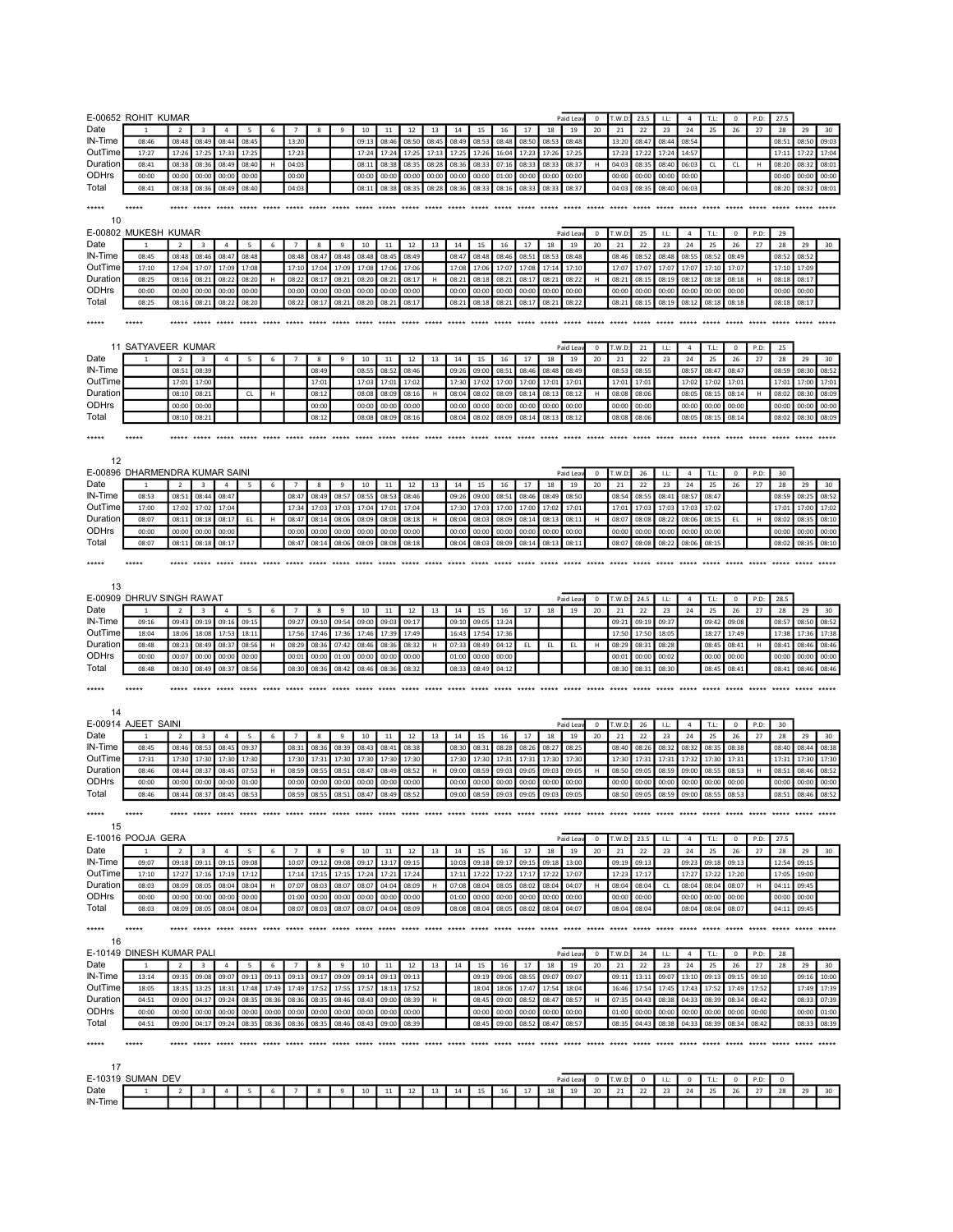| OutTime           |                              |                |                                  |                |                 |        |                 |       |       |                                              |             |             |        |                               |       |       |       |       |                                              |                |        |            |       |                |                                              |                |             |            |                      |                         |
|-------------------|------------------------------|----------------|----------------------------------|----------------|-----------------|--------|-----------------|-------|-------|----------------------------------------------|-------------|-------------|--------|-------------------------------|-------|-------|-------|-------|----------------------------------------------|----------------|--------|------------|-------|----------------|----------------------------------------------|----------------|-------------|------------|----------------------|-------------------------|
| Duration          |                              |                |                                  |                |                 | H      |                 |       |       |                                              |             |             | н      |                               |       |       |       |       |                                              | н              |        |            |       |                |                                              |                | H           |            |                      |                         |
| <b>ODHrs</b>      |                              |                |                                  |                |                 |        |                 |       |       |                                              |             |             |        |                               |       |       |       |       |                                              |                |        |            |       |                |                                              |                |             |            |                      |                         |
| Total             |                              |                |                                  |                |                 |        |                 |       |       |                                              |             |             |        |                               |       |       |       |       |                                              |                |        |            |       |                |                                              |                |             |            |                      |                         |
|                   |                              |                |                                  |                |                 |        |                 |       |       |                                              |             |             |        |                               |       |       |       |       |                                              |                |        |            |       |                |                                              |                |             |            |                      |                         |
|                   |                              |                |                                  |                |                 |        |                 |       |       |                                              |             |             |        |                               |       |       |       |       |                                              |                |        |            |       |                |                                              |                |             |            |                      |                         |
| *****             |                              |                |                                  |                |                 |        |                 |       |       |                                              |             |             |        |                               |       |       |       |       |                                              |                |        |            |       |                |                                              |                |             |            |                      |                         |
|                   |                              |                |                                  |                |                 |        |                 |       |       |                                              |             |             |        |                               |       |       |       |       |                                              |                |        |            |       |                |                                              |                |             |            |                      |                         |
| 18                |                              |                |                                  |                |                 |        |                 |       |       |                                              |             |             |        |                               |       |       |       |       |                                              |                |        |            |       |                |                                              |                |             |            |                      |                         |
|                   |                              |                |                                  |                |                 |        |                 |       |       |                                              |             |             |        |                               |       |       |       |       |                                              |                |        |            |       |                |                                              |                |             |            |                      |                         |
|                   | E-10320 PRAVEEN KUMAR        |                |                                  |                |                 |        |                 |       |       |                                              |             |             |        |                               |       |       |       |       | Paid Lea                                     | 0              | T.W.D  | 30         | LL:   | $\sqrt{4}$     | T.L:                                         | 0              | P.D:        | 34         |                      |                         |
| Date              | $\mathbf{1}$                 | 2              | 3                                | 4              | 5               | 6      |                 | 8     | 9     | 10                                           | 11          | 12          | 13     | 14                            | 15    | 16    | 17    | 18    | 19                                           | 20             | 21     | 22         | 23    | 24             | 25                                           | 26             | 27          | 28         | 29                   | 30                      |
| IN-Time           |                              |                |                                  |                |                 |        |                 |       |       |                                              |             |             |        |                               |       |       |       |       |                                              |                |        |            |       |                |                                              |                |             |            |                      |                         |
| OutTime           |                              |                |                                  |                |                 |        |                 |       |       |                                              |             |             |        |                               |       |       |       |       |                                              |                |        |            |       |                |                                              |                |             |            |                      |                         |
|                   |                              |                |                                  |                |                 |        |                 |       |       |                                              |             |             |        |                               |       |       |       |       |                                              |                |        |            |       |                |                                              |                |             |            |                      |                         |
| Duration          | OD                           | OD             | OD                               | OD             | OD              | OD     | OD              | OD    | OD    | OD                                           | OD          | OD          | OD     | OD                            | OD    | OD    | OD    | OD    | OD                                           | OD             | OD     | OD         | OD    | OD             | OD                                           | OD             | OD          | OD         | OD                   | OD                      |
| ODHrs             |                              |                |                                  |                |                 |        |                 |       |       |                                              |             |             |        |                               |       |       |       |       |                                              |                |        |            |       |                |                                              |                |             |            |                      |                         |
|                   |                              |                |                                  |                |                 |        |                 |       |       |                                              |             |             |        |                               |       |       |       |       |                                              |                |        |            |       |                |                                              |                |             |            |                      |                         |
| Total             |                              |                |                                  |                |                 |        |                 |       |       |                                              |             |             |        |                               |       |       |       |       |                                              |                |        |            |       |                |                                              |                |             |            |                      |                         |
|                   |                              |                |                                  |                |                 |        |                 |       |       |                                              |             |             |        |                               |       |       |       |       |                                              |                |        |            |       |                |                                              |                |             |            |                      |                         |
| *****             |                              |                |                                  |                |                 |        |                 |       |       |                                              |             |             |        |                               |       |       |       |       |                                              |                |        |            |       |                |                                              |                |             |            |                      |                         |
|                   |                              |                |                                  |                |                 |        |                 |       |       |                                              |             |             |        |                               |       |       |       |       |                                              |                |        |            |       |                |                                              |                |             |            |                      |                         |
|                   |                              |                |                                  |                |                 |        |                 |       |       |                                              |             |             |        |                               |       |       |       |       |                                              |                |        |            |       |                |                                              |                |             |            |                      |                         |
| 19                |                              |                |                                  |                |                 |        |                 |       |       |                                              |             |             |        |                               |       |       |       |       |                                              |                |        |            |       |                |                                              |                |             |            |                      |                         |
|                   | E-10323 VINOD KUMAR          |                |                                  |                |                 |        |                 |       |       |                                              |             |             |        |                               |       |       |       |       | Paid Lea                                     | $\Omega$       | T.W.D  | 30         | J.L.  | $\overline{4}$ | T.L                                          | $^{\circ}$     | P.D:        | 34         |                      |                         |
| Date              | $\mathbf{1}$                 | $\overline{2}$ | 3                                | 4              | 5               | 6      |                 | 8     | 9     | 10                                           | $11\,$      | 12          | 13     | 14                            | 15    | 16    | 17    | 18    | 19                                           | 20             | 21     | 22         | 23    | 24             | 25                                           | 26             | 27          | 28         | 29                   | 30                      |
|                   |                              |                |                                  |                |                 |        |                 |       |       |                                              |             |             |        |                               |       |       |       |       |                                              |                |        |            |       |                |                                              |                |             |            |                      |                         |
| IN-Time           |                              |                |                                  |                |                 |        |                 |       |       |                                              |             |             |        |                               |       |       |       |       |                                              |                |        |            |       |                |                                              |                |             |            |                      |                         |
| OutTime           |                              |                |                                  |                |                 |        |                 |       |       |                                              |             |             |        |                               |       |       |       |       |                                              |                |        |            |       |                |                                              |                |             |            |                      |                         |
| Duratior          | OD                           | OD             | OD                               | OD             | OD              | OD     | OD              | OD    | OD    | OD                                           | OD          | OD          | OD     | OD                            | OD    | OD    | OD    | OD    | OD                                           | OD             | OD     | OD         | OD    | OD             | OD                                           | OD             | OD          | OD         | OD                   | OD                      |
| <b>ODHrs</b>      |                              |                |                                  |                |                 |        |                 |       |       |                                              |             |             |        |                               |       |       |       |       |                                              |                |        |            |       |                |                                              |                |             |            |                      |                         |
|                   |                              |                |                                  |                |                 |        |                 |       |       |                                              |             |             |        |                               |       |       |       |       |                                              |                |        |            |       |                |                                              |                |             |            |                      |                         |
| Total             |                              |                |                                  |                |                 |        |                 |       |       |                                              |             |             |        |                               |       |       |       |       |                                              |                |        |            |       |                |                                              |                |             |            |                      |                         |
|                   |                              |                |                                  |                |                 |        |                 |       |       |                                              |             |             |        |                               |       |       |       |       |                                              |                |        |            |       |                |                                              |                |             |            |                      |                         |
| *****             |                              |                |                                  |                |                 |        |                 |       |       |                                              |             |             |        |                               |       |       |       |       |                                              |                |        |            |       |                |                                              |                |             |            |                      |                         |
|                   |                              |                |                                  |                |                 |        |                 |       |       |                                              |             |             |        |                               |       |       |       |       |                                              |                |        |            |       |                |                                              |                |             |            |                      |                         |
|                   |                              |                |                                  |                |                 |        |                 |       |       |                                              |             |             |        |                               |       |       |       |       |                                              |                |        |            |       |                |                                              |                |             |            |                      |                         |
| 20                |                              |                |                                  |                |                 |        |                 |       |       |                                              |             |             |        |                               |       |       |       |       |                                              |                |        |            |       |                |                                              |                |             |            |                      |                         |
|                   | E-10324 BABURAM              |                |                                  |                |                 |        |                 |       |       |                                              |             |             |        |                               |       |       |       |       | Paid Lea                                     | $\mathbf 0$    | T.W.D  | 30         | LL:   | $\overline{4}$ | T.L:                                         | $\mathbf 0$    | P.D:        | 34         |                      |                         |
| Date              | 1                            | $\overline{2}$ | $\overline{\mathbf{3}}$          | $\overline{4}$ | 5               | 6      | $\overline{7}$  | 8     | 9     | 10                                           | $11\,$      | 12          | 13     | 14                            | 15    | 16    | 17    | 18    | 19                                           | 20             | 21     | $22\,$     | 23    | 24             | 25                                           | 26             | 27          | 28         | 29                   | 30                      |
|                   |                              |                |                                  |                |                 |        |                 |       |       |                                              |             |             |        |                               |       |       |       |       |                                              |                |        |            |       |                |                                              |                |             |            |                      |                         |
| IN-Time           |                              |                |                                  |                |                 |        |                 |       |       |                                              |             |             |        |                               |       |       |       |       |                                              |                |        |            |       |                |                                              |                |             |            |                      |                         |
| OutTime           |                              |                |                                  |                |                 |        |                 |       |       |                                              |             |             |        |                               |       |       |       |       |                                              |                |        |            |       |                |                                              |                |             |            |                      |                         |
| Duration          | OD                           | OD             | OD                               | OD             | OD              | OD     | OD              | OD    | OD    | OD                                           | OD          | OD          | OD     | OD                            | OD    | OD    | OD    | OD    | OD                                           | OD             | OD     | OD         | OD    | OD             | OD                                           | OD             | OD          | OD         | OD                   | OD                      |
|                   |                              |                |                                  |                |                 |        |                 |       |       |                                              |             |             |        |                               |       |       |       |       |                                              |                |        |            |       |                |                                              |                |             |            |                      |                         |
| <b>ODHrs</b>      |                              |                |                                  |                |                 |        |                 |       |       |                                              |             |             |        |                               |       |       |       |       |                                              |                |        |            |       |                |                                              |                |             |            |                      |                         |
| Total             |                              |                |                                  |                |                 |        |                 |       |       |                                              |             |             |        |                               |       |       |       |       |                                              |                |        |            |       |                |                                              |                |             |            |                      |                         |
|                   |                              |                |                                  |                |                 |        |                 |       |       |                                              |             |             |        |                               |       |       |       |       |                                              |                |        |            |       |                |                                              |                |             |            |                      |                         |
| *****             |                              |                |                                  |                |                 |        |                 |       |       |                                              |             |             |        |                               |       |       |       |       |                                              |                |        |            |       |                |                                              |                |             |            |                      |                         |
|                   |                              |                |                                  |                |                 |        |                 |       |       |                                              |             |             |        |                               |       |       |       |       |                                              |                |        |            |       |                |                                              |                |             |            |                      |                         |
|                   |                              |                |                                  |                |                 |        |                 |       |       |                                              |             |             |        |                               |       |       |       |       |                                              |                |        |            |       |                |                                              |                |             |            |                      |                         |
| 21                |                              |                |                                  |                |                 |        |                 |       |       |                                              |             |             |        |                               |       |       |       |       |                                              |                |        |            |       |                |                                              |                |             |            |                      |                         |
|                   | E-10339 ANUSUYA PRASAD DIMRI |                |                                  |                |                 |        |                 |       |       |                                              |             |             |        |                               |       |       |       |       | Paid Lea                                     | $\mathbf 0$    | T.W.D  | 21         | LL:   | $\sqrt{4}$     | T.L:                                         | $\mathbf 0$    | P.D:        | 25         |                      |                         |
| Date              |                              |                |                                  |                |                 |        |                 |       |       |                                              |             |             |        |                               |       |       |       |       |                                              |                |        |            |       |                |                                              |                |             |            |                      |                         |
|                   |                              | $\overline{2}$ | 3                                | $\overline{4}$ | 5               | 6      |                 | 8     | 9     | $10\,$                                       | 11          | 12          | 13     | 14                            | 15    | 16    | 17    | 18    | 19                                           | 20             | 21     | 22         | 23    | 24             | 25                                           | 26             | 27          | 28         | 29                   | 30                      |
| IN-Time           |                              |                |                                  |                |                 |        |                 |       |       |                                              |             |             |        |                               |       |       |       |       |                                              |                |        |            |       |                |                                              |                |             |            |                      |                         |
| OutTime           |                              |                |                                  |                |                 |        |                 |       |       |                                              |             |             |        |                               |       |       |       |       |                                              |                |        |            |       |                |                                              |                |             |            |                      |                         |
| Duration          | OD                           | OD             | OD                               | OD             | OD              | OD     | OD              | OD    | OD    | OD                                           | OD          | OD          | OD     | OD                            | OD    | OD    | OD    | OD    | OD                                           | OD             | OD     |            |       |                |                                              |                | н           |            |                      |                         |
|                   |                              |                |                                  |                |                 |        |                 |       |       |                                              |             |             |        |                               |       |       |       |       |                                              |                |        |            |       |                |                                              |                |             |            |                      |                         |
| ODHrs             |                              |                |                                  |                |                 |        |                 |       |       |                                              |             |             |        |                               |       |       |       |       |                                              |                |        |            |       |                |                                              |                |             |            |                      |                         |
| Total             |                              |                |                                  |                |                 |        |                 |       |       |                                              |             |             |        |                               |       |       |       |       |                                              |                |        |            |       |                |                                              |                |             |            |                      |                         |
|                   |                              |                |                                  |                |                 |        |                 |       |       |                                              |             |             |        |                               |       |       |       |       |                                              |                |        |            |       |                |                                              |                |             |            |                      |                         |
| $*****$           | *****                        |                |                                  |                |                 |        |                 |       |       |                                              |             |             |        |                               |       |       |       |       |                                              |                |        |            |       |                |                                              |                |             |            |                      |                         |
|                   |                              |                |                                  |                |                 |        |                 |       |       |                                              |             |             |        |                               |       |       |       |       |                                              |                |        |            |       |                |                                              |                |             |            |                      |                         |
| 22                |                              |                |                                  |                |                 |        |                 |       |       |                                              |             |             |        |                               |       |       |       |       |                                              |                |        |            |       |                |                                              |                |             |            |                      |                         |
|                   | E-10465 KRISHNA UNIYAL       |                |                                  |                |                 |        |                 |       |       |                                              |             |             |        |                               |       |       |       |       | Paid Lea                                     | $^{\circ}$     | T.W.D: | $^{\circ}$ | LL:   | $^{\circ}$     | T.L:                                         | $\mathbf 0$    | P.D:        | $^{\circ}$ |                      |                         |
| Date              |                              | $\overline{2}$ | $\overline{\mathbf{3}}$          | $\overline{4}$ | 5               | 6      | $\overline{7}$  | 8     | 9     | $10\,$                                       | $11\,$      | 12          | 13     | 14                            | 15    | 16    | 17    | 18    | 19                                           | 20             | 21     | $22\,$     | 23    | 24             | 25                                           | 26             | 27          | 28         | 29                   | 30                      |
|                   |                              |                |                                  |                |                 |        |                 |       |       |                                              |             |             |        |                               |       |       |       |       |                                              |                |        |            |       |                |                                              |                |             |            |                      |                         |
| IN-Time           |                              |                |                                  |                |                 |        |                 |       |       |                                              |             |             |        |                               |       |       |       |       |                                              |                |        |            |       |                |                                              |                |             |            |                      |                         |
| OutTime           |                              |                |                                  |                |                 |        |                 |       |       |                                              |             |             |        |                               |       |       |       |       |                                              |                |        |            |       |                |                                              |                |             |            |                      |                         |
| Duration          |                              |                |                                  |                |                 | $\,$ H |                 |       |       |                                              |             |             | $\,$ H |                               |       |       |       |       |                                              | н              |        |            |       |                |                                              |                | $\mathsf H$ |            |                      |                         |
| ODHrs             |                              |                |                                  |                |                 |        |                 |       |       |                                              |             |             |        |                               |       |       |       |       |                                              |                |        |            |       |                |                                              |                |             |            |                      |                         |
|                   |                              |                |                                  |                |                 |        |                 |       |       |                                              |             |             |        |                               |       |       |       |       |                                              |                |        |            |       |                |                                              |                |             |            |                      |                         |
| Total             |                              |                |                                  |                |                 |        |                 |       |       |                                              |             |             |        |                               |       |       |       |       |                                              |                |        |            |       |                |                                              |                |             |            |                      |                         |
|                   |                              |                |                                  |                |                 |        |                 |       |       |                                              |             |             |        |                               |       |       |       |       |                                              |                |        |            |       |                |                                              |                |             |            |                      |                         |
| *****             | *****                        |                |                                  |                |                 |        |                 |       |       |                                              |             |             |        | ***** ***** ***** ***** ***** |       |       |       |       |                                              |                |        |            |       |                |                                              |                |             |            |                      |                         |
| 23                |                              |                |                                  |                |                 |        |                 |       |       |                                              |             |             |        |                               |       |       |       |       |                                              |                |        |            |       |                |                                              |                |             |            |                      |                         |
|                   | E-10804 SHARVAN KUMAR        |                |                                  |                |                 |        |                 |       |       |                                              |             |             |        |                               |       |       |       |       |                                              |                |        |            |       |                |                                              |                |             |            |                      |                         |
|                   |                              |                |                                  |                |                 |        |                 |       |       |                                              |             |             |        |                               |       |       |       |       | Paid Leav                                    | $\overline{0}$ | T.W.D: | 29         | 1.1:  | $\overline{4}$ | T.L:                                         | $^{\circ}$     | P.D:        | 33         |                      |                         |
| Date              | $\overline{1}$               | $\overline{2}$ | $\overline{\mathbf{3}}$          | $\overline{4}$ | 5 <sub>5</sub>  | 6      | 7               | 8     | 9     | 10                                           | 11          | 12          | 13     | 14                            | 15    | 16    | 17    | 18    | 19                                           | 20             | 21     | 22         | 23    | 24             | 25                                           | 26             | 27          | 28         | 29                   | 30                      |
| IN-Time           | 06:29                        | 06:23          | 06:23                            | 06:22          | 05:58           | 06:23  | 06:19           | 06:18 | 05:56 | 06:22                                        | 06:07       | 06:42       | 06:33  | 05:59                         | 05:42 | 06:42 | 05:56 | 05:48 | 06:00                                        | 05:55          | 06:03  | 06:09      | 05:47 |                |                                              |                |             |            |                      |                         |
| OutTime           | 20:52                        | 19:10          | 19:56                            | 20:34 19:17    |                 | 20:39  | 20:35           | 20:45 | 20:29 | 20:31                                        | 20:37       | 20:40       | 19:04  | 20:36                         | 20:42 | 20:43 | 20:30 | 20:49 | 20:48                                        | 21:10          | 20:43  | 18:36      | 20:57 |                |                                              |                |             |            |                      |                         |
|                   |                              |                |                                  |                |                 |        |                 |       |       |                                              |             |             |        |                               |       |       |       |       |                                              |                |        |            |       |                |                                              |                |             |            |                      |                         |
| Duration          | 14:23                        | 12:47          | 13:33                            | 14:12          | 13:19           | 14:16  | 14:16           | 14:27 | 14:33 | 14:09                                        | 14:30       | 13:58       | 12:31  | 14:37                         | 15:00 | 14:01 | 14:34 | 15:01 | 14:48                                        | 15:15          | 14:40  | 12:27      |       |                | 15:10 nmer Lenmer Lenmer Le                  |                |             |            |                      | H nmer Lenmer Lenmer Le |
| ODHrs             | 00:00                        |                | 00:00 00:00                      |                | 00:00 00:00     | 00:00  | 00:00           | 00:00 | 00:00 | 00:00                                        |             | 00:00 00:00 | 00:00  | 00:00                         | 00:00 | 00:00 | 00:00 |       | 00:00 00:00                                  | 00:00          | 00:00  | 00:00      | 00:00 |                |                                              |                |             |            |                      |                         |
| Total             | 14:23                        | 12:47          | 13:33                            | 14:12          | 13:19           | 14:16  | 14:16           | 14:27 | 14:33 | 14:09                                        | 14:30       | 13:58       | 12:31  | 14:37                         | 15:00 | 14:01 | 14:34 | 15:01 | 14:48                                        | 15:15          | 14:40  | 12:27      | 15:10 |                |                                              |                |             |            |                      |                         |
|                   |                              |                |                                  |                |                 |        |                 |       |       |                                              |             |             |        |                               |       |       |       |       |                                              |                |        |            |       |                |                                              |                |             |            |                      |                         |
|                   |                              |                |                                  |                |                 |        |                 |       |       |                                              |             |             |        |                               |       |       |       |       |                                              |                |        |            |       |                |                                              |                |             |            |                      |                         |
| ***** *****       |                              |                |                                  |                |                 |        |                 |       |       |                                              |             |             |        |                               |       |       |       |       |                                              |                |        |            |       |                |                                              |                |             |            |                      |                         |
| 24                |                              |                |                                  |                |                 |        |                 |       |       |                                              |             |             |        |                               |       |       |       |       |                                              |                |        |            |       |                |                                              |                |             |            |                      |                         |
|                   | E-10044 SHUBHAM SHARMA       |                |                                  |                |                 |        |                 |       |       |                                              |             |             |        |                               |       |       |       |       | Paid Leav                                    | $\overline{0}$ | T.W.D: | 25.5       | LE:   | 4              | T.L:                                         | $\overline{0}$ | P.D:        | 29.5       |                      |                         |
|                   |                              |                |                                  |                |                 |        |                 |       |       |                                              |             |             |        |                               |       |       |       |       |                                              |                |        |            |       |                |                                              |                |             |            |                      |                         |
| Date              | $\overline{1}$               | $\overline{2}$ | $\overline{\mathbf{3}}$          | $\overline{4}$ | - 5             | 6      | $\overline{7}$  | 8     | 9     | 10                                           | 11          | 12          | 13     | 14                            | 15    | 16    | 17    | 18    | 19                                           | 20             | 21     | 22         | 23    | 24             | 25                                           | 26             | 27          | 28         | 29                   | 30                      |
| IN-Time           | 08:44                        |                | 08:49 08:51                      | 08:43 08:47    |                 |        | 08:48           | 08:50 | 08:48 | 08:47                                        | 08:48 08:48 |             |        | 08:49                         |       | 08:46 | 08:49 |       | 08:54 08:48                                  |                | 08:48  | 08:47      | 08:44 | 08:54          | 08:43                                        | 08:49          |             | 13:28      | 08:49                | 08:49                   |
| OutTime           | 17:19                        | 17:22          | 17:22                            | 17:19 17:13    |                 |        | 17:24           | 17:18 | 17:16 | 17:22                                        | 17:20       | 17:19       |        | 17:16                         |       | 17:16 | 17:14 | 17:19 | 17:18                                        |                | 17:10  | 17:19      | 17:21 | 17:19          | 17:22                                        | 17:19          |             | 17:20      | 17:18                | 17:17                   |
|                   |                              |                |                                  |                |                 |        |                 |       |       |                                              |             |             |        |                               |       |       |       |       |                                              |                |        |            |       |                |                                              |                |             |            |                      |                         |
| Duration          | 08:35                        | 08:33          | 08:31                            | 08:36 08:26    |                 | H      | 08:36           | 08:28 | 08:28 | 08:35                                        | 08:32       | 08:31       | H      | 08:27                         | CL    | 08:30 | 08:25 | 08:25 | 08:30                                        | H              | 08:22  | 08:32      | 08:37 | 08:25          | 08:39                                        | 08:30          | H           | 03:52      | 08:29                | 08:28                   |
| ODHrs             | 00:00                        | 00:00          | 00:00                            | 00:00          | 00:00           |        | 00:00           | 00:00 | 00:00 | 00:00                                        | 00:00       | 00:00       |        | 00:00                         |       | 00:00 | 00:00 | 00:00 | 00:00                                        |                | 00:00  | 00:00      | 00:00 | 00:00          | 00:00                                        | 00:00          |             | 00:00      | 00:00                | 00:00                   |
| Total             | 08:35                        | 08:33          | 08:31 08:36 08:26                |                |                 |        | 08:36           | 08:28 | 08:28 | 08:35                                        | 08:32       | 08:31       |        | 08:27                         |       | 08:30 | 08:25 | 08:25 | 08:30                                        |                | 08:22  | 08:32      | 08:37 | 08:25          | 08:39 08:30                                  |                |             | 03:52      | 08:29                | 08:28                   |
|                   |                              |                |                                  |                |                 |        |                 |       |       |                                              |             |             |        |                               |       |       |       |       |                                              |                |        |            |       |                |                                              |                |             |            |                      |                         |
|                   |                              |                |                                  |                |                 |        |                 |       |       |                                              |             |             |        |                               |       |       |       |       |                                              |                |        |            |       |                |                                              |                |             |            |                      |                         |
| ***** *****       |                              |                |                                  |                |                 |        |                 |       |       |                                              |             |             |        |                               |       |       |       |       |                                              |                |        |            |       |                |                                              |                |             |            |                      |                         |
| 25                |                              |                |                                  |                |                 |        |                 |       |       |                                              |             |             |        |                               |       |       |       |       |                                              |                |        |            |       |                |                                              |                |             |            |                      |                         |
|                   | E-11655 SANJAY KUMAR         |                |                                  |                |                 |        |                 |       |       |                                              |             |             |        |                               |       |       |       |       | Paid Lea                                     |                | T.W.D: |            |       |                |                                              |                |             |            |                      |                         |
| Date              |                              |                |                                  |                |                 |        |                 |       |       |                                              |             |             |        |                               |       |       |       |       |                                              | $\mathbf 0$    |        | 26         | LL:   | $\overline{4}$ | T.L:                                         | 0              | P.D:        | 30         |                      |                         |
|                   | 1                            | $\overline{2}$ | $\overline{\mathbf{3}}$          | $\overline{4}$ | $5\overline{)}$ | 6      | $7\overline{ }$ | 8     | 9     | 10                                           | 11          | 12          | 13     | 14                            | 15    | 16    | 17    | 18    | 19                                           | 20             | 21     | 22         | 23    | 24             | 25                                           | 26             | 27          | 28         | 29                   | 30                      |
|                   |                              |                |                                  | 08:59 08:56    |                 |        | 08:45           | 08:55 | 09:02 | 08:48                                        | 08:52       | 08:59       |        | 08:54                         | 08:57 | 09:00 | 08:58 |       | 08:58 08:51                                  |                | 08:56  | 08:53      | 08:53 | 10:00          |                                              |                |             |            | 08:50                | 09:56                   |
|                   | 08:55                        | 08:56 09:04    |                                  |                |                 |        |                 |       |       |                                              |             |             |        |                               |       |       |       |       |                                              |                |        |            |       |                | 09:01                                        | 08:55          |             | 08:54      |                      |                         |
| IN-Time           |                              |                |                                  |                |                 |        |                 |       |       |                                              |             |             |        |                               |       |       |       |       |                                              |                |        |            |       |                |                                              |                |             |            |                      |                         |
| OutTime           | 17:32                        |                | 17:34 17:35                      | 17:35 17:33    |                 |        | 17:33           | 17:34 | 17:36 | 17:33                                        | 17:35       | 17:36       |        | 17:33                         | 17:34 | 17:33 | 17:32 | 17:33 | 17:34                                        |                | 17:34  | 17:33      | 17:32 | 17:36          | 17:33                                        | 17:39          |             | 17:39      | 17:45                | 17:36                   |
| Duration<br>ODHrs | 08:37<br>00:00               | 08:38          | 08:31<br>00:00 00:00 00:00 00:00 | 08:36          | 08:37           | H      | 08:48           | 08:39 | 08:34 | 08:45<br>00:00 00:00 00:00 00:00 00:00 00:00 | 08:43       | 08:37       | H      | 08:39                         | 08:37 | 08:33 | 08:34 | 08:35 | 08:43<br>00:00 00:00 00:00 00:00 00:00 00:00 | H              | 08:38  | 08:40      | 08:39 | 07:36          | 08:32<br>00:00 00:00 00:00 01:00 00:00 00:00 | 08:44          | H           | 08:45      | 08:55<br>00:00 00:00 | 07:40<br>01:00          |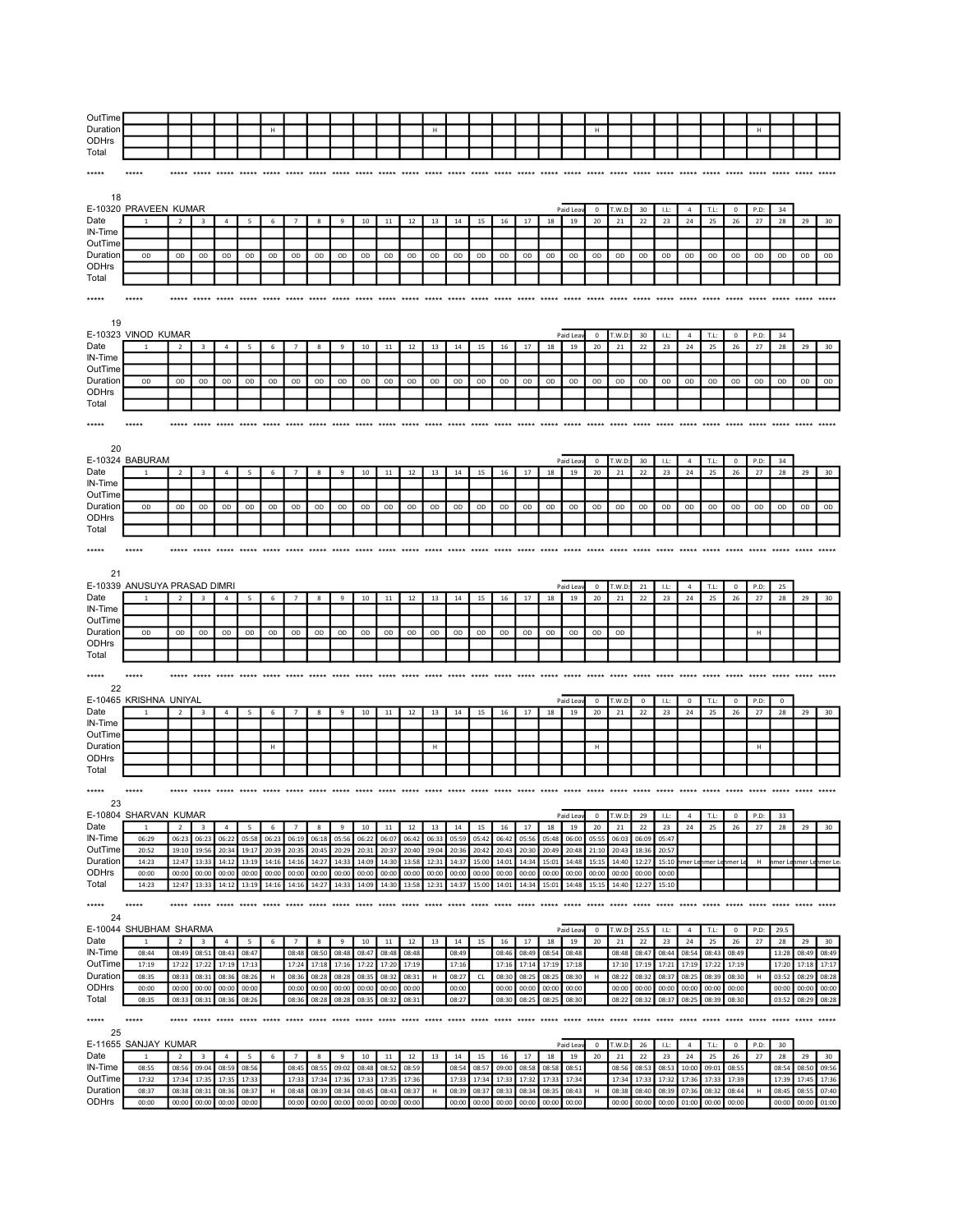| Total               | 08:37                                 | 08:38                   | 08:31          | 08:36               | 08:37          |                   | 08:48                   | 08:39          | 08:34          | 08:45          | 08:43           | 08:37                   |                | 08:39          | 08:37          | 08:33          | 08:34          | 08:35          | 08:43                         |                       | 08:38           | 08:40          | 08:39          | 08:36                | 08:32          | 08:44             |                | 08:45          | 08:55          | 08:40          |
|---------------------|---------------------------------------|-------------------------|----------------|---------------------|----------------|-------------------|-------------------------|----------------|----------------|----------------|-----------------|-------------------------|----------------|----------------|----------------|----------------|----------------|----------------|-------------------------------|-----------------------|-----------------|----------------|----------------|----------------------|----------------|-------------------|----------------|----------------|----------------|----------------|
| *****               |                                       |                         |                |                     |                |                   |                         |                |                |                |                 |                         |                |                |                |                |                |                |                               |                       |                 |                |                |                      |                |                   |                |                |                |                |
| 26                  |                                       |                         |                |                     |                |                   |                         |                |                |                |                 |                         |                |                |                |                |                |                |                               |                       |                 |                |                |                      |                |                   |                |                |                |                |
| E-00554<br>Date     | <b>DEVDUTT SHARMA</b><br>$\mathbf{1}$ | $\overline{2}$          | 3              | $\sqrt{4}$          | 5              | 6                 | $\overline{7}$          | 8              | 9              | $10\,$         | $11\,$          | 12                      | 13             | 14             | 15             | 16             | 17             | 18             | Paid Lea<br>19                | $\mathbf 0$<br>$20\,$ | T.W.D:<br>21    | 9.5<br>22      | LE:<br>23      | $\overline{2}$<br>24 | T.L:<br>25     | $\pmb{0}$<br>26   | P.D:<br>27     | 11.5<br>28     | 29             | 30             |
| IN-Time             | 13:14                                 | 09:35                   | 09:08          | 09:07               | 09:13          | 09:13             | 09:13                   | 09:17          | 09:09          | 09:14          | 09:13           | 09:1                    |                |                | 09:19          | 09:06          | 08:55          | 09:07          | 09:07                         |                       | 09:11           | 13:11          | 09:07          | 13:10                | 09:13          | 09:15             | 09:10          |                | 09:16          | 10:00          |
| OutTime             | 18:05                                 | 18:35                   | 13:25          | 18:31               | 17:48          | 17:49             | 17:49                   | 17:52          | 17:55          | 17:57          | 18:13           | 17:52                   |                |                | 18:04          | 18:06          | 17:47          | 17:54          | 18:04                         |                       | 16:46           | 17:54          | 17:45          | 17:43                | 17:52          | 17:49             | 17:52          |                | 17:49          | 17:39          |
| Duration<br>ODHrs   | 04:51<br>00:00                        | 09:00<br>00:00          | 04:17<br>00:00 | 09:24<br>00:00      | 08:35<br>00:00 | 08:36<br>00:00    | 08:36<br>00:00          | 08:35<br>00:00 | 08:46<br>00:00 | 08:43<br>00:00 | 09:00<br>00:00  | 08:39<br>00:00          | н              |                | 08:45<br>00:00 | 09:00<br>00:00 | 08:52<br>00:00 | 08:47<br>00:00 | 08:57<br>00:00                | H                     | 07:35<br>01:00  | 04:43<br>00:00 | 08:38<br>00:00 | 04:33<br>00:00       | 08:39<br>00:00 | 08:34<br>00:00    | 08:42<br>00:00 |                | 08:33<br>00:00 | 07:39<br>01:00 |
| Total               | 04:51                                 | 09:00                   | 04:17          | 09:24               | 08:35          | 08:36             | 08:36                   | 08:35          | 08:46          | 08:43          | 09:00           | 08:39                   |                |                | 08:45          | 09:00          | 08:52          | 08:47          | 08:57                         |                       | 08:35           | 04:43          | 08:38          | 04:33                | 08:39          | 08:34             | 08:42          |                | 08:33          | 08:39          |
| *****               | *****                                 | *****                   | $*****$        | *****               | *****          | *****             | $*****$                 | *****          | *****          | *****          |                 |                         |                |                | *****          | $****$         | *****          |                |                               |                       | *****           | *****          | *****          |                      |                |                   |                |                |                |                |
| 27                  |                                       |                         |                |                     |                |                   |                         |                |                |                |                 |                         |                |                |                |                |                |                |                               |                       |                 |                |                |                      |                |                   |                |                |                |                |
| E-00365             | <b>DEEPAK RAWAT</b>                   |                         |                |                     |                |                   |                         |                |                |                |                 |                         |                |                |                |                |                |                | Paid Lea                      | $\mathbf 0$           | T.W.D:          | 22             | LL:            | 4                    | T.L:           | $\pmb{0}$         | P.D:           | 26             |                |                |
| Date<br>IN-Time     | $\mathbf{1}$<br>07:55                 | $\overline{2}$<br>07:53 | 3<br>07:52     | $\sqrt{4}$<br>07:59 | 5<br>07:51     | 6<br>07:54        | $\overline{7}$<br>07:48 | 8<br>07:59     | 9              | $10\,$         | $11\,$<br>07:46 | 12<br>07:48             | 13<br>08:01    | 14<br>07:56    | 15<br>07:53    | 16             | 17             | 18<br>07:53    | 19                            | 20                    | $\bf{21}$       | 22             | 23             | 24                   | 25             | 26<br>07:57       | 27<br>08:00    | 28<br>07:57    | 29<br>08:00    | 30<br>07:55    |
| OutTime             | 17:00                                 | 17:00                   | 17:00          | 17:00               | 17:00          | 17:00             | 17:00                   | 17:01          |                |                | 17:00           | 17:00                   | 17:02          | 16:00          | 17:00          |                |                | 16:03          |                               |                       |                 |                |                |                      |                | 17:01             | 17:02          | 17:01          | 17:04          | 17:00          |
| Duration            | 09:05                                 | 09:07                   | 09:08          | 09:01               | 09:09          | 09:06             | 09:12                   | 09:02          | EL             |                | 09:14           | 09:12                   | 09:01          | 08:04          | 09:07          |                |                | 08:12          | CL                            | н                     | CL              |                |                |                      |                | 09:04             | 09:02          | 09:04          | 09:04          | 09:05          |
| ODHrs<br>Total      | 00:00<br>09:05                        | 00:00<br>09:07          | 00:00<br>09:08 | 00:00<br>09:01      | 00:00<br>09:09 | 00:00<br>09:06    | 00:00<br>09:12          | 00:00<br>09:02 |                |                | 00:00<br>09:14  | 00:00<br>09:12          | 00:00<br>09:01 | 01:00<br>09:04 | 00:00<br>09:07 |                |                | 01:00<br>09:12 |                               |                       |                 |                |                |                      |                | 00:00<br>09:04    | 00:00<br>09:02 | 00:00<br>09:04 | 00:00<br>09:04 | 00:00<br>09:05 |
| $*****$             | *****                                 |                         |                |                     |                |                   |                         |                |                |                |                 |                         |                |                |                |                |                |                |                               |                       |                 |                |                |                      |                | *****             |                |                |                |                |
| 28                  |                                       |                         |                |                     |                |                   |                         |                |                |                |                 |                         |                |                |                |                |                |                |                               |                       |                 |                |                |                      |                |                   |                |                |                |                |
|                     | E-10454 NAUMI DEVI                    |                         |                |                     |                |                   |                         |                |                |                |                 |                         |                |                |                |                |                |                | Paid Lea                      | $\mathbf 0$           | T.W.D:          | 26             | LL:            | $\overline{4}$       | T.L:           | $\mathbf 0$       | P.D:           | 30             |                |                |
| Date                |                                       | $\overline{2}$          | $\sqrt{3}$     | $\overline{4}$      | 5              | 6                 | $\overline{7}$          | 8              | 9              | 10             | $11\,$          | 12                      | 13             | 14             | 15             | 16             | 17             | 18             | 19                            | 20                    | 21              | 22             | 23             | 24                   | 25             | 26                | 27             | $\bf 28$       | 29             | 30             |
| IN-Time<br>OutTime  | 08:43<br>17:19                        | 08:45<br>17:23          | 08:45<br>17:21 | 08:45<br>17:15      | 08:44<br>17:14 |                   | 08:45<br>17:29          | 08:37<br>17:12 | 08:40<br>17:16 | 08:39<br>17:22 | 08:46<br>17:18  | 08:45<br>17:17          |                | 08:46<br>17:15 | 08:46<br>17:19 | 08:48<br>17:15 | 08:46<br>17:15 | 08:48<br>17:18 | 08:44<br>17:1                 |                       | 08:44<br>17:13  | 08:47<br>17:19 | 08:50<br>17:19 | 08:45<br>17:18       | 08:47<br>17:21 | 08:47<br>17:20    |                | 08:47<br>17:20 | 08:48<br>17:14 | 08:44<br>17:13 |
| Duration            | 08:36                                 | 08:38                   | 08:36          | 08:30               | 08:30          | H                 | 08:44                   | 08:35          | 08:36          | 08:43          | 08:32           | 08:32                   | Н              | 08:29          | 08:33          | 08:27          | 08:29          | 08:30          | 08:32                         | н                     | 08:29           | 08:32          | 08:29          | 08:33                | 08:34          | 08:33             | н              | 08:33          | 08:26          | 08:29          |
| <b>ODHrs</b>        | 00:00                                 | 00:00                   | 00:00          | 00:00               | 00:00          |                   | 00:00                   | 00:00          | 00:00          | 00:00          | 00:00           | 00:00                   |                | 00:00          | 00:00          | 00:00          | 00:00          | 00:00          | 00:00                         |                       | 00:00           | 00:00          | 00:00          | 00:00                | 00:00          | 00:00             |                | 00:00          | 00:00          | 00:00          |
| Total               | 08:36                                 | 08:38                   | 08:36          | 08:30               | 08:30          |                   | 08:44                   | 08:35          | 08:36          | 08:43          | 08:32           | 08:32                   |                | 08:29          | 08:33          | 08:27          | 08:29          | 08:30          | 08:32                         |                       | 08:29           | 08:32          | 08:29          | 08:33                | 08:34          | 08:33             |                | 08:33          | 08:26          | 08:29          |
| *****               |                                       | *****                   |                |                     |                |                   | *****                   |                |                |                |                 |                         |                |                |                |                |                |                |                               |                       | *****           | *****          |                |                      |                |                   |                | *****          |                |                |
| 29                  | E-10558  ISHWAR SINGH                 |                         |                |                     |                |                   |                         |                |                |                |                 |                         |                |                |                |                |                |                |                               |                       |                 |                |                |                      |                |                   |                |                |                |                |
| Date                |                                       | $\overline{2}$          | 3              | $\overline{4}$      | 5              | 6                 | $\overline{7}$          | 8              | 9              | 10             | 11              | $12\,$                  | 13             | 14             | 15             | 16             | 17             | 18             | Paid Lea<br>19                | $\mathbf 0$<br>20     | T.W.D:<br>21    | 26<br>22       | LL:<br>23      | $\overline{4}$<br>24 | T.L:<br>25     | $\mathbf 0$<br>26 | P.D<br>27      | 30<br>28       | 29             | 30             |
| IN-Time             | 09:14                                 | 09:14                   | 09:13          | 09:10               | 09:05          |                   | 09:22                   | 08:59          | 09:04          | 09:06          | 09:00           | 09:00                   |                | 08:58          | 09:04          | 08:58          | 09:09          | 09:05          | 09:09                         |                       | 09:07           | 09:12          | 09:10          | 09:03                | 09:04          | 09:05             |                | 09:23          | 09:05          | 09:01          |
| OutTime             | 17:19                                 | 17:18                   | 17:17          | 17:15               | 17:07          |                   | 17:30                   | 17:03          | 17:08          | 17:12          | 17:07           | 17:02                   |                | 17:02          | 17:05          | 17:04          | 17:10          | 17:08          | 17:07                         |                       | 17:29           | 17:16          | 17:13          | 17:04                | 17:09          | 17:07             |                | 17:26          | 17:08          | 17:03          |
| Duration<br>ODHrs   | 08:05<br>00:00                        | 08:04<br>00:00          | 08:04<br>00:00 | 08:05<br>00:00      | 08:02<br>00:00 | Н                 | 08:08<br>00:00          | 08:04<br>00:00 | 08:04<br>00:00 | 08:06<br>00:00 | 08:07<br>00:00  | 08:02<br>00:00          | н              | 08:04<br>00:00 | 08:01<br>00:00 | 08:06<br>00:00 | 08:01<br>00:00 | 08:03<br>00:00 | 08:02<br>00:00                | н                     | 08:22<br>00:00  | 08:04<br>00:00 | 08:03<br>00:00 | 08:01<br>00:00       | 08:05<br>00:00 | 08:02<br>00:00    | н              | 08:03<br>00:00 | 08:03<br>00:00 | 08:02<br>00:00 |
| Total               | 08:05                                 | 08:04                   | 08:04          | 08:05               | 08:02          |                   | 08:08                   | 08:04          | 08:04          | 08:06          | 08:07           | 08:02                   |                | 08:04          | 08:01          | 08:06          | 08:01          | 08:03          | 08:02                         |                       | 08:22           | 08:04          | 08:03          | 08:01                | 08:05          | 08:02             |                | 08:03          | 08:03          | 08:02          |
|                     |                                       |                         |                |                     |                |                   |                         |                |                |                |                 |                         |                |                |                |                |                |                |                               |                       |                 |                |                |                      |                |                   |                |                |                |                |
| $*****$             | *****                                 | *****                   |                |                     |                |                   |                         |                |                |                |                 |                         |                |                | *****          | *****          | *****          |                | *****                         |                       | *****           | *****          | *****          |                      |                |                   |                |                |                |                |
| 30                  |                                       |                         |                |                     |                |                   |                         |                |                |                |                 |                         |                |                |                |                |                |                |                               |                       |                 |                |                |                      |                |                   |                |                |                |                |
| E-00509             | <b>PRASHANT KUMAR</b>                 |                         |                |                     |                |                   |                         |                |                |                |                 |                         |                |                |                |                |                |                | Paid Lea                      | $\mathbf 0$           | T.W.D:          | 23.5           | LL:            | $\overline{4}$       | T.L:           | $\mathbf 0$       | P.D:           | 27.5           |                |                |
| Date                |                                       | $\overline{2}$          | 3              | 4                   | 5              |                   | $\overline{7}$          | 8              | 9              | 10             | 11              | 12                      | 13             | 14             | 15             | 16             | 17             | 18             | 19                            | 20                    | 21              | 22             | 23             | 24                   | 25             | 26                | 27             | 28             | 29             | 30             |
| IN-Time<br>OutTime  | 08:46<br>17:27                        | 08:48<br>17:26          | 08:49<br>17:25 | 08:44<br>17:33      | 08:45<br>17:25 |                   | 13:20<br>17:23          |                |                | 09:13<br>17:24 | 08:46<br>17:24  | 08:50<br>17:25          | 08:45<br>17:13 | 08:49<br>17:25 | 08:53<br>17:26 | 08:48<br>16:04 | 08:50<br>17:23 | 08:53<br>17:26 | 08:48<br>17:25                |                       | 13:20<br>17:23  | 08:47<br>17:22 | 08:44<br>17:24 | 08:54<br>14:57       |                |                   |                | 08:51<br>17:11 | 08:50<br>17:22 | 09:03<br>17:04 |
| Duration            | 08:41                                 | 08:38                   | 08:36          | 08:49               | 08:40          | H                 | 04:03                   |                |                | 08:11          | 08:38           | 08:35                   | 08:28          | 08:36          | 08:33          | 07:16          | 08:33          | 08:33          | 08:37                         | н                     | 04:03           | 08:35          | 08:40          | 06:03                | CL             | CL                | н              | 08:20          | 08:32          | 08:01          |
| ODHrs<br>Total      | 00:00<br>08:41                        | 00:00<br>08:38          | 00:00<br>08:36 | 00:00<br>08:49      | 00:00<br>08:40 |                   | 00:00<br>04:03          |                |                | 00:00<br>08:11 | 00:00<br>08:38  | 00:00<br>08:35          | 00:00<br>08:28 | 00:00<br>08:36 | 00:00<br>08:33 | 01:00<br>08:16 | 00:00<br>08:33 | 00:00<br>08:33 | 00:00<br>08:37                |                       | 00:00<br>04:03  | 00:00<br>08:35 | 00:00<br>08:40 | 00:00<br>06:03       |                |                   |                | 00:00<br>08:20 | 00:00<br>08:32 | 00:00<br>08:01 |
|                     |                                       |                         |                |                     |                |                   |                         |                |                |                |                 |                         |                |                |                |                |                |                |                               |                       |                 |                |                |                      |                |                   |                |                |                |                |
| *****<br>31         |                                       | *****                   |                |                     |                |                   |                         |                |                |                |                 |                         |                |                |                |                |                |                |                               |                       |                 |                |                |                      |                |                   |                |                |                |                |
|                     | E-00563 RUCHI DHIMAN                  |                         |                |                     |                |                   |                         |                |                |                |                 |                         |                |                |                |                |                |                | Paid Lea                      | $\mathbf 0$           | T.W.D:          | 25             | LL:            | $\overline{4}$       | T.L:           | $\mathbf 0$       | P.D            | 29             |                |                |
| Date                |                                       | $\overline{2}$          | 3              | 4                   | 5              | 6                 | $\overline{7}$          | 8              | 9              | 10             | 11              | 12                      | 13             | 14             | 15             | 16             | 17             | 18             | 19                            | 20                    | 21              | 22             | 23             | 24                   | 25             | 26                | 27             | 28             | 29             | 30             |
| IN-Time<br>OutTime  | 08:45<br>17:10                        | 08:48<br>17:04          | 08:46<br>17:07 | 08:47<br>17:09      | 08:48<br>17:08 |                   | 08:48<br>17:10          | 08:47<br>17:04 | 08:48<br>17:09 | 08:48<br>17:08 | 08:45<br>17:06  | 08:49<br>17:06          |                | 08:47<br>17:08 | 08:48<br>17:06 | 08:46<br>17:07 | 08:51<br>17:08 | 08:53<br>17:14 | 08:48<br>17:10                |                       | 08:46<br>17:07  | 08:52<br>17:07 | 08:48<br>17:07 | 08:55<br>17:07       | 08:52<br>17:10 | 08:49<br>17:07    |                | 08:52<br>17:10 | 08:52<br>17:09 |                |
| Duration            | 08:25                                 | 08:16                   | 08:21          | 08:22               | 08:20          | H                 | 08:22                   | 08:17          | 08:21          | 08:20          | 08:21           | 08:17                   | н              | 08:21          | 08:18          | 08:21          | 08:17          | 08:21          | 08:22                         | н                     | 08:21           | 08:15          | 08:19          | 08:12                | 08:18          | 08:18             | н              | 08:18          | 08:17          |                |
| <b>ODHrs</b>        | 00:00                                 | 00.0                    |                |                     | nn-n           |                   |                         |                | nn-n           | nn-i           |                 | nn·n                    |                |                |                |                |                |                | non                           |                       | no <sub>0</sub> |                | nn·r           | nn-r                 |                |                   |                |                |                |                |
| Total               | 08:25                                 | 08:16                   | 08:21          | 08:22               | 08:20          |                   | 08:22                   | 08:17          | 08:21          | 08:20          | 08:21           | 08:17                   |                | 08:21          | 08:18          | 08:21          | 08:17          | 08:21          | 08:22                         |                       | 08:21           | 08:15          | 08:19          | 08:12                | 08:18          | 08:18             |                | 08:18          | 08:17          |                |
| *****               |                                       |                         |                |                     | ***** *****    |                   |                         |                |                |                |                 | ***** ***** ***** ***** |                |                |                |                |                |                | ***** ***** ***** ***** ***** |                       |                 |                |                |                      |                | ***** *****       |                |                |                |                |
| 32                  | E-10249 TANYA KEEMOTHI                |                         |                |                     |                |                   |                         |                |                |                |                 |                         |                |                |                |                |                |                | Paid Lea                      | $\mathbf 0$           | T.W.D:          | 10.5           | LL:            | $\overline{2}$       | T.L:           | $\mathbf 0$       | P.D:           | 12.5           |                |                |
| Date                | $\mathbf{1}$                          | $\overline{2}$          | 3              | 4                   | 5              | 6                 | $\overline{7}$          | 8              | 9              | 10             | 11              | 12                      | 13             | 14             | 15             | 16             | 17             | 18             | 19                            | 20                    | 21              | 22             | 23             | 24                   | 25             | 26                | 27             | 28             | 29             | 30             |
| IN-Time             |                                       |                         | 08:59          |                     | 08:44          |                   |                         |                |                | 09:01          | 09:04           |                         |                | 08:52          |                |                | 08:54          |                |                               |                       | 09:07           |                |                | 09:50                |                | 08:4              |                | 09:00          |                | 09:06          |
| OutTime<br>Duration |                                       |                         | 17:31<br>08:32 |                     | 17:20<br>08:36 | н                 |                         |                |                | 17:34<br>08:3  | 16:37<br>07:33  |                         | H              | 12:42<br>03:50 |                |                | 17:32<br>08:38 |                |                               | н                     | 17:38<br>08:31  |                |                | 17:20<br>07:30       |                | 17:33<br>08:46    | н              | 17:33<br>08:33 |                | 17:36<br>08:30 |
| <b>ODHrs</b>        |                                       |                         | 00:00          |                     | 00:00          |                   |                         |                |                | 00:00          | 01:00           |                         |                | 00:00          |                |                | 00:00          |                |                               |                       | 00:00           |                |                | 01:00                |                | 00:00             |                | 00:00          |                | 00:00          |
| Total               |                                       |                         | 08:32          |                     | 08:36          |                   |                         |                |                | 08:33          | 08:33           |                         |                | 03:50          |                |                | 08:38          |                |                               |                       | 08:31           |                |                | 08:30                |                | 08:46             |                | 08:33          |                | 08:30          |
| *****               |                                       | *****                   | ***** *****    |                     |                | ***** ***** ***** |                         | ***** *****    |                |                |                 |                         |                |                |                |                |                |                |                               |                       |                 |                |                |                      |                |                   |                |                | *****          |                |
|                     |                                       |                         |                |                     |                |                   |                         |                |                |                |                 |                         |                |                |                |                |                |                |                               |                       |                 |                |                |                      |                |                   |                |                |                |                |
| 33                  | E-10802 NARENDRA KUMAR                |                         |                |                     |                |                   |                         |                |                |                |                 |                         |                |                |                |                |                |                | Paid Lea                      | $\mathbf 0$           | T.W.D:          | 26             | LL:            | $\overline{4}$       | T.L:           | $\mathbf 0$       | P.D:           | 30             |                |                |
| Date                |                                       | $\overline{2}$          | 3              | $\overline{4}$      | 5              | 6                 | $\overline{7}$          | 8              | 9              | 10             | 11              | 12                      | 13             | 14             | 15             | 16             | 17             | 18             | 19                            | 20                    | 21              | 22             | 23             | 24                   | 25             | 26                | 27             | 28             | 29             | 30             |
| IN-Time             | 08:53                                 | 08:51                   | 08:44          | 08:47               |                |                   | 08:47                   | 08:49          | 08:57          | 08:55          | 08:53           | 08:46                   |                | 09:26          | 09:00          | 08:51          | 08:46          | 08:49          | 08:50                         |                       | 08:54           | 08:55          | 08:41          | 08:57                | 08:47          |                   |                | 08:59          | 08:25          | 08:52          |
| OutTime<br>Duration | 17:00<br>08:07                        | 17:02<br>08:11          | 17:02<br>08:18 | 17:04<br>08:17      | EL.            | $\,$ H            | 17:34<br>08:47          | 17:03<br>08:14 | 17:03<br>08:06 | 17:04<br>08:09 | 17:01<br>08:08  | 17:04<br>08:18          | н              | 17:30<br>08:04 | 17:03<br>08:03 | 17:00<br>08:09 | 17:00<br>08:14 | 17:02<br>08:13 | 17:01<br>08:11                | н                     | 17:01<br>08:07  | 17:03<br>08:08 | 17:03<br>08:22 | 17:03<br>08:06       | 17:02<br>08:15 | EL.               | $\mathsf H$    | 17:01<br>08:02 | 17:00<br>08:35 | 17:02<br>08:10 |
| ODHrs               | 00:00                                 | 00:00                   | 00:00          | 00:00               |                |                   | 00:00                   | 00:00          | 00:00          | 00:00          | 00:00           | 00:00                   |                | 00:00          | 00:00          | 00:00          | 00:00          | 00:00          | 00:00                         |                       | 00:00           | 00:00          | 00:00          | 00:00                | 00:00          |                   |                | 00:00          | 00:00          | 00:00          |
| Total               | 08:07                                 | 08:11                   | 08:18          | 08:17               |                |                   | 08:47                   | 08:14          | 08:06          | 08:09          | 08:08           | 08:18                   |                | 08:04          | 08:03          | 08:09          | 08:14          | 08:13          | 08:11                         |                       | 08:07           | 08:08          | 08:22          | 08:06                | 08:15          |                   |                | 08:02          | 08:35          | 08:10          |